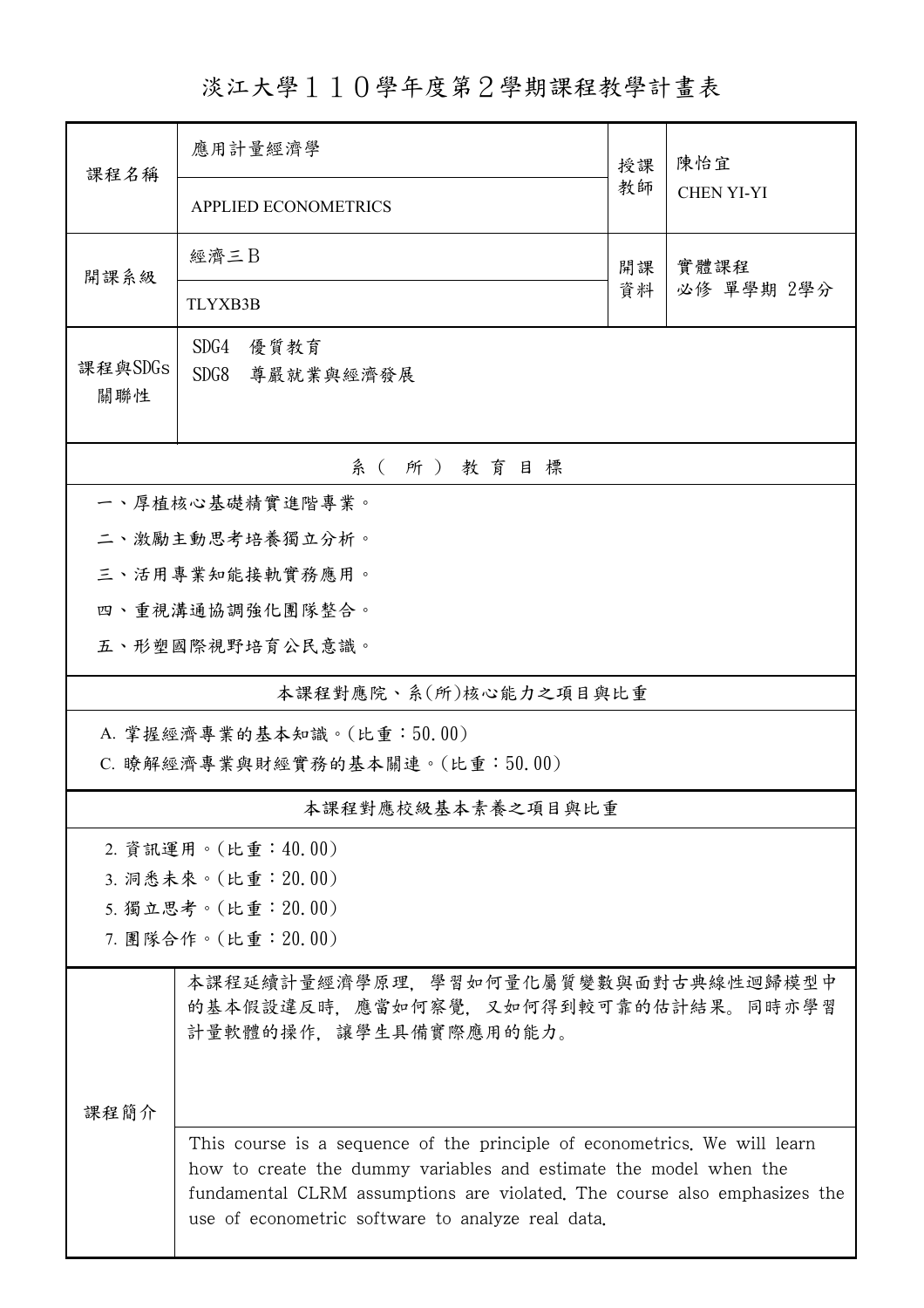## 本課程教學目標與認知、情意、技能目標之對應

將課程教學目標分別對應「認知(Cognitive)」、「情意(Affective)」與「技能(Psychomotor)」 的各目標類型。

一、認知(Cognitive):著重在該科目的事實、概念、程序、後設認知等各類知識之學習。

二、情意(Affective):著重在該科目的興趣、倫理、態度、信念、價值觀等之學習。

三、技能(Psychomotor):著重在該科目的肢體動作或技術操作之學習。

| 序<br>號         | 教學目標(中文)                                                           |                                                               |            | 教學目標(英文)                                                                                                                                                                      |                     |  |  |
|----------------|--------------------------------------------------------------------|---------------------------------------------------------------|------------|-------------------------------------------------------------------------------------------------------------------------------------------------------------------------------|---------------------|--|--|
|                | 讓學生學習如何設定屬質的解釋變<br>數                                               |                                                               |            | Learning how to deal with qualitative variables in<br>the regression models.                                                                                                  |                     |  |  |
| $\mathfrak{D}$ | 讓學生瞭解古典線性迴歸假設不成<br>立時, 最小平方估計式不再具有良<br>好的統計特性。視不同狀況, 採不<br>同的修正方法。 |                                                               |            | Learning that the OLS estimator is not BLUE when<br>the classical linear regression model assumptions fail,<br>and learning how to estimate<br>such models in this situation. |                     |  |  |
| 3              | 學習如何搜尋金融經濟相關資料                                                     |                                                               |            | learning how to collect the financial and economic<br>data                                                                                                                    |                     |  |  |
|                |                                                                    |                                                               |            | 教學目標之目標類型、核心能力、基本素養教學方法與評量方式                                                                                                                                                  |                     |  |  |
| 序號             | 目標類型                                                               | 院、系(所)<br>核心能力                                                | 校級<br>基本素養 | 教學方法                                                                                                                                                                          | 評量方式                |  |  |
| 1              | 認知                                                                 | AC                                                            | 25         | 講述、實作                                                                                                                                                                         | 測驗、作業               |  |  |
| 2              | 認知                                                                 | AC                                                            | 235        | 講述、實作                                                                                                                                                                         | 測驗、作業、出席狀況<br>與上課表現 |  |  |
| 3              | 認知                                                                 | $\mathcal{C}$                                                 | 357        | 講述、實作                                                                                                                                                                         | 測驗、出席狀況與課堂<br>表現    |  |  |
|                | 授課進度表                                                              |                                                               |            |                                                                                                                                                                               |                     |  |  |
| 週<br>次         | 日期起訖                                                               |                                                               |            | 內 容 (Subject/Topics)                                                                                                                                                          | 備註                  |  |  |
|                | $111/02/21$ ~<br>111/02/25                                         | Introduction                                                  |            |                                                                                                                                                                               |                     |  |  |
| $\overline{2}$ | $111/02/28$ ~<br>111/03/04                                         | Introduction of R and RStudio                                 |            |                                                                                                                                                                               |                     |  |  |
| 3              | $111/03/07$ ~<br>111/03/11                                         | Using R to run and test the simple regression<br>model (I)    |            |                                                                                                                                                                               |                     |  |  |
|                | $111/03/14$ ~<br>111/03/18                                         | Using R to run and test the simple regression<br>model (II)   |            |                                                                                                                                                                               |                     |  |  |
| 5              | $111/03/21$ ~<br>111/03/25                                         | Using R to run and test the simple regression<br>model (III)  |            |                                                                                                                                                                               |                     |  |  |
| 6              | $111/03/28$ ~<br>111/04/01                                         | Using R to run and test the multiple regression<br>model (I)  |            |                                                                                                                                                                               |                     |  |  |
| 7              | $111/04/04$ ~<br>111/04/08                                         | 教學行政觀摩日                                                       |            |                                                                                                                                                                               |                     |  |  |
| 8              | $111/04/11$ ~<br>111/04/15                                         | Using R to run and test the multiple regression<br>model (II) |            |                                                                                                                                                                               |                     |  |  |
| 9              | $111/04/18$ ~<br>111/04/22                                         | 上機考試                                                          |            |                                                                                                                                                                               |                     |  |  |